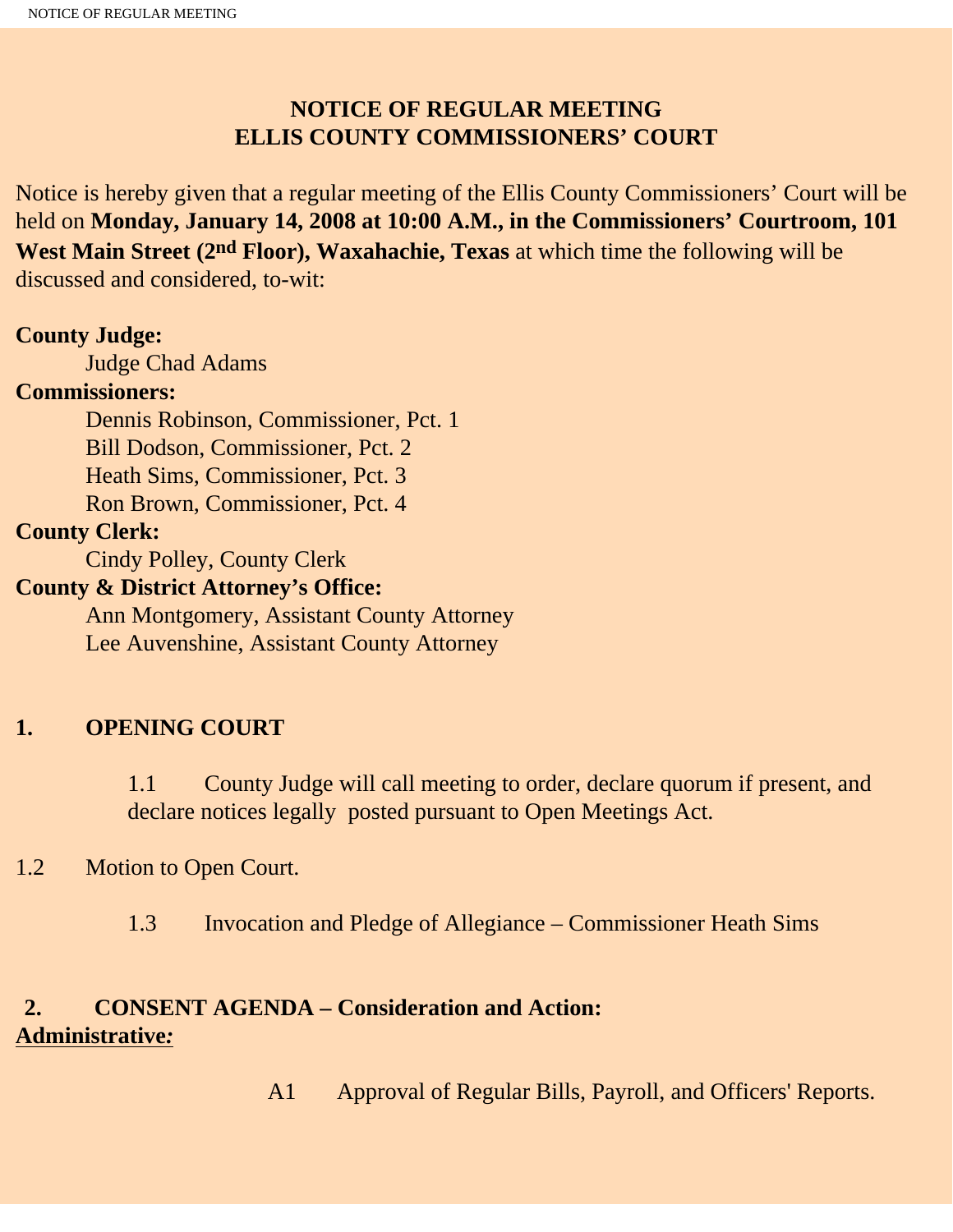## **Financial:**

F1 From 5-031-0000-0001 Drug Fort-Gen Misc to 5-031-0000-0819 Drug Fort-Computer – Joe Grubbs, District Attorney

F2 From 5-001-0360-0801 Supplies to 5-001-0360-0802 Equipment – Joe Grubbs, District Attorney

F3 From 3-001-0000-0302 Fund Balance to 5-001-0360-0811 Auto Purchase – Chad Adams, County Judge

> F4 From 4-001-0010-0030 Insurance Claim Reim. To 5-001-0010-0809 Auto Repair – Ray Stewart, Sheriff

# **Simplified Plat:**

2.1 Simon's Place – lots 1 & 2, Debra Simons, Pct. 3.

# **3. ADMINISTRATIVE**

 3.1 Consideration and action to approve a proclamation declaring the month of January as Ellis County Wellness Month.

- Rita Hodges, Texas AgriLife Extension Service of Ellis County

3.2 Consideration and action to approve a proclamation declaring the week of January 20, 2008 as Sanctity of Human Life Week. Chad Adams, County Judge

 3.3 Consideration and action to declare a Burn Ban for Ellis County. Jim Pharr, Fire Marshall Investigator

 3.4 Consideration and action to approve an Interlocal Agreement between North Central Texas Council of Governments (NCTCOG) for the Cities Readiness Initiative project implementation.

Sharon McKinney, Emergency Management Coordinator

 3.5 Consideration and action to approve a professional services contract with Tim Glendening and Associates to administer disaster grant funds.

Sharon McKinney, Emergency Management Coordinator

 3.6 Consideration and action to approve a series of resolutions in order to accept money for an emergency disaster grant as required by the State of Texas.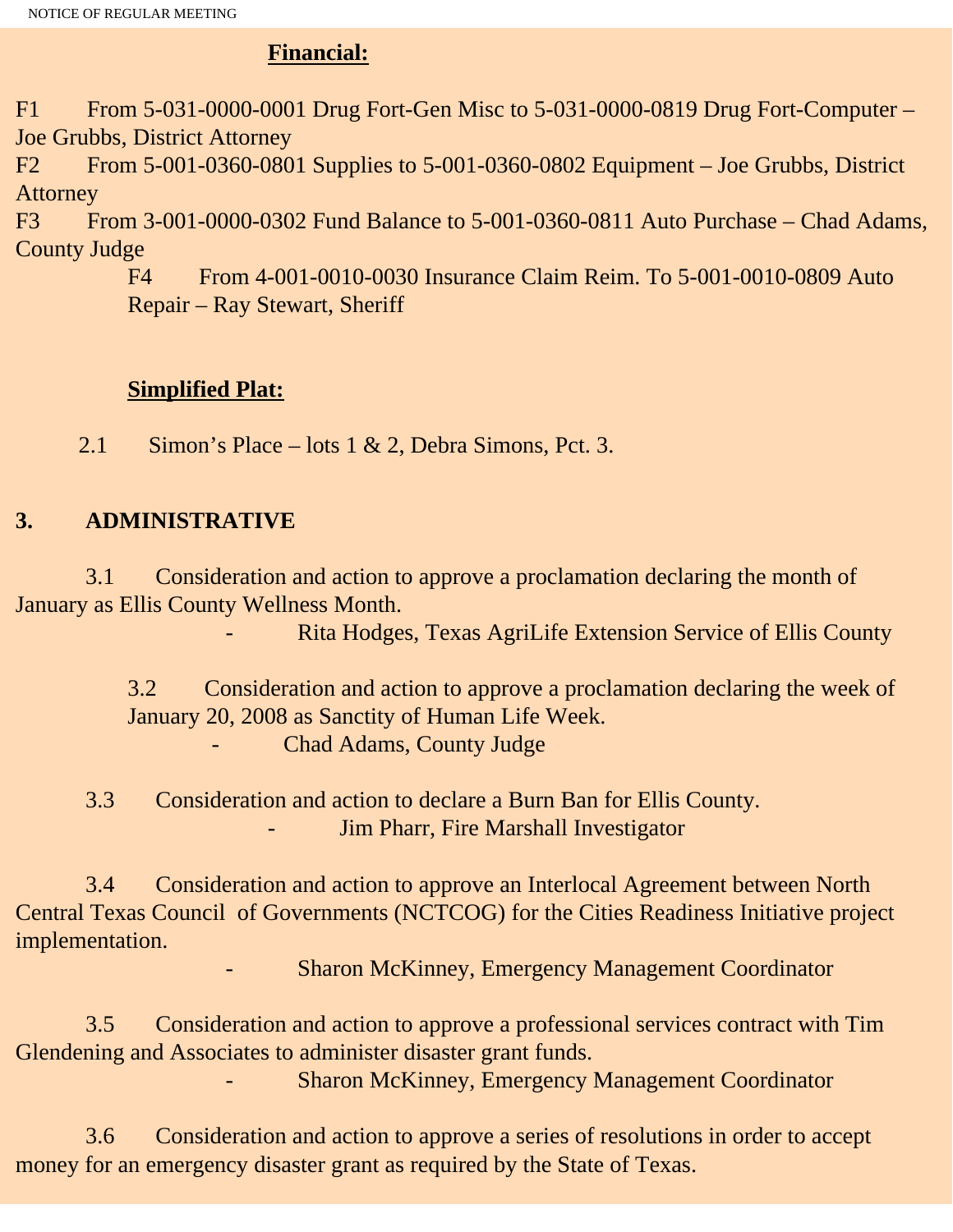- Sharon McKinney, Emergency Management Coordinator

 3.7 Consideration and action to amend Ellis County Commissioners' Court Order No. 348.07, An Amended Ordinance Pertaining to Animal Control, to authorize the Ellis County Sheriff or other authorized official to remove and impound stray dogs in the unincorporated area of Ellis County upon which a complaint has been made by a person. Dennis Robinson, Commissioner, Pct. 1

 3.8 Consideration and action to create and appoint individuals to form a subcommittee to discuss and recommend changes pertaining to animal control.

Dennis Robinson, Commissioner, Pct. 1

 3.9 Update on the Ellis County facility building projects. Joe White, County Civil Engineer

# **4. PURCHASING Consideration and action regarding the following presented by Richard Denniston, Purchasing Agent:**

4.1 To approve the purchase of one (1) Chevrolet Trailblazer from Caldwell County Chevrolet for the District Attorney's office. The total cost is \$18, 318.

 4.2 To approve the attached list of vehicles from the Sheriff's Department as surplus and approve disposal at auction.

 4.3 To approve the award for Counseling Services to Counseling Center of Ellis County for a two (2) year period. The funds are provided via a grant to the Community Supervision and Correction Department.

### **5. DEPARTMENT OF COUNTY DEVELOPMENT Consideration and action regarding the following presented by Delton Ake, Director Department of Development:**

5.1 Replat – Eastgate Industrial Park- Lot C-4 into lots C-4A and C-4B; Harold and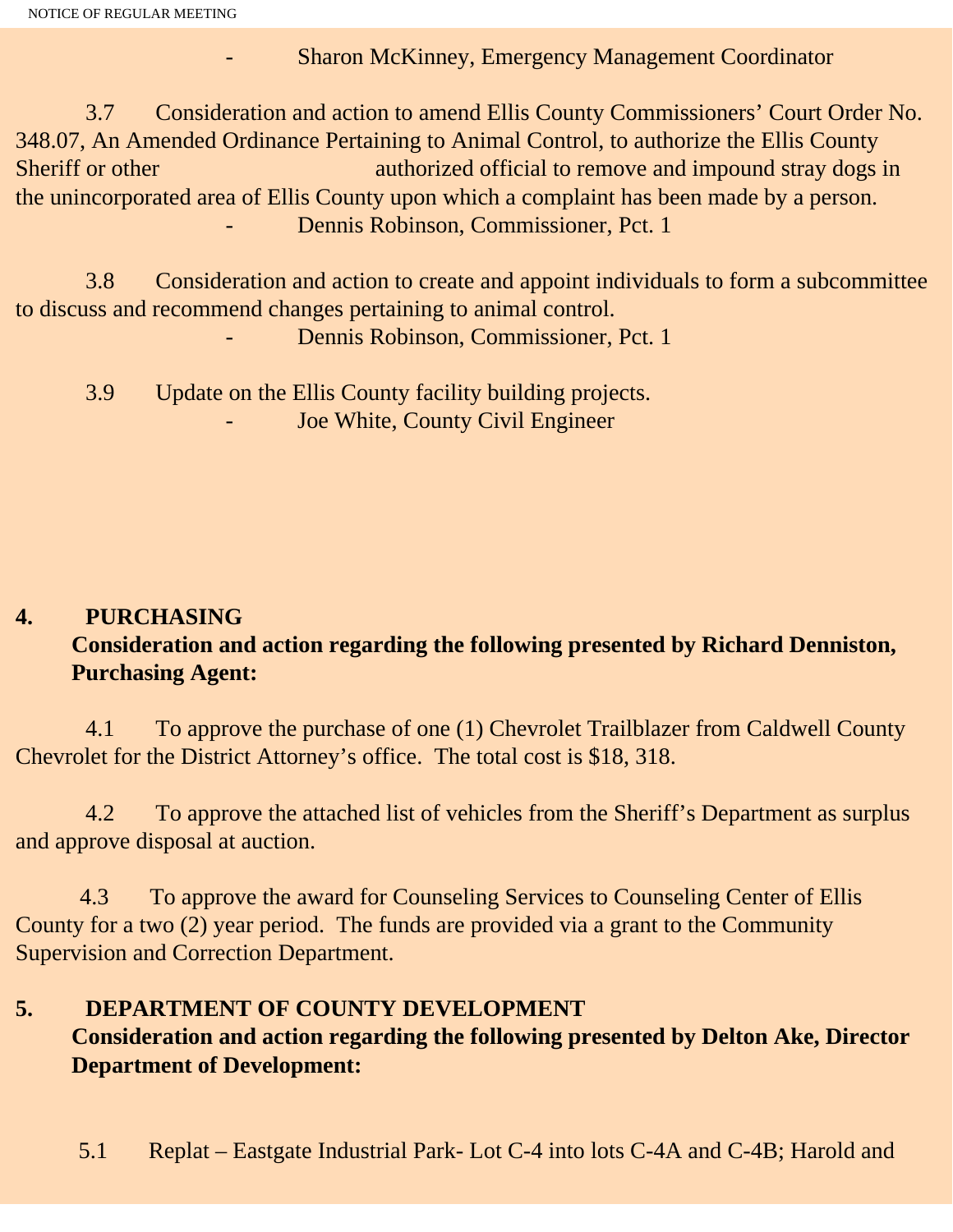Sandra Welch, Pct. 4.

5.2 Replat – Eastgate Industrial Park, Phase 3 – Lot 9, Block 2, into lots 9R-1 and 9R-3, Block 2, Harold and Sandra Welch, Pct. 4.

# **6. RECESS TO CONVENE TO EXECUTIVE SESSION**

#### **7. EXECUTIVE SESSION**

"The Commissioners' Court of Ellis County reserves the right to adjourn into **Executive Session** at any time during the course of this meeting to discuss any of the matters listed in this agenda, in the order deemed appropriate, as authorized by Texas Government Code §551.072**,** or to seek the advice of its attorney and/or other attorneys representing Ellis County on any matter in which the duty of the attorney to the Commissioners' Court under the Texas Disciplinary Rules of Professional Conduct of the State Bar of Texas clearly conflicts with Texas Government Code Chapter 551 or as otherwise may be permitted under §551.072."

 7.1 Pursuant to Section 551.072 of the Government Code, consultation with counsel regarding the possible sale or lease of real property "if deliberation in an open meeting would have a detrimental effect on the position of the governmental body in negotiations with a third person."

### **8. ADJOURNMENT OF EXECUTIVE SESSION**

# **9. ADJOURNMENT**

Signed this the 10th day of January, 2008.

 $\overline{\phantom{a}}$  , and the contract of the contract of the contract of  $\overline{\phantom{a}}$ 

Chad Adams Ellis County Judge